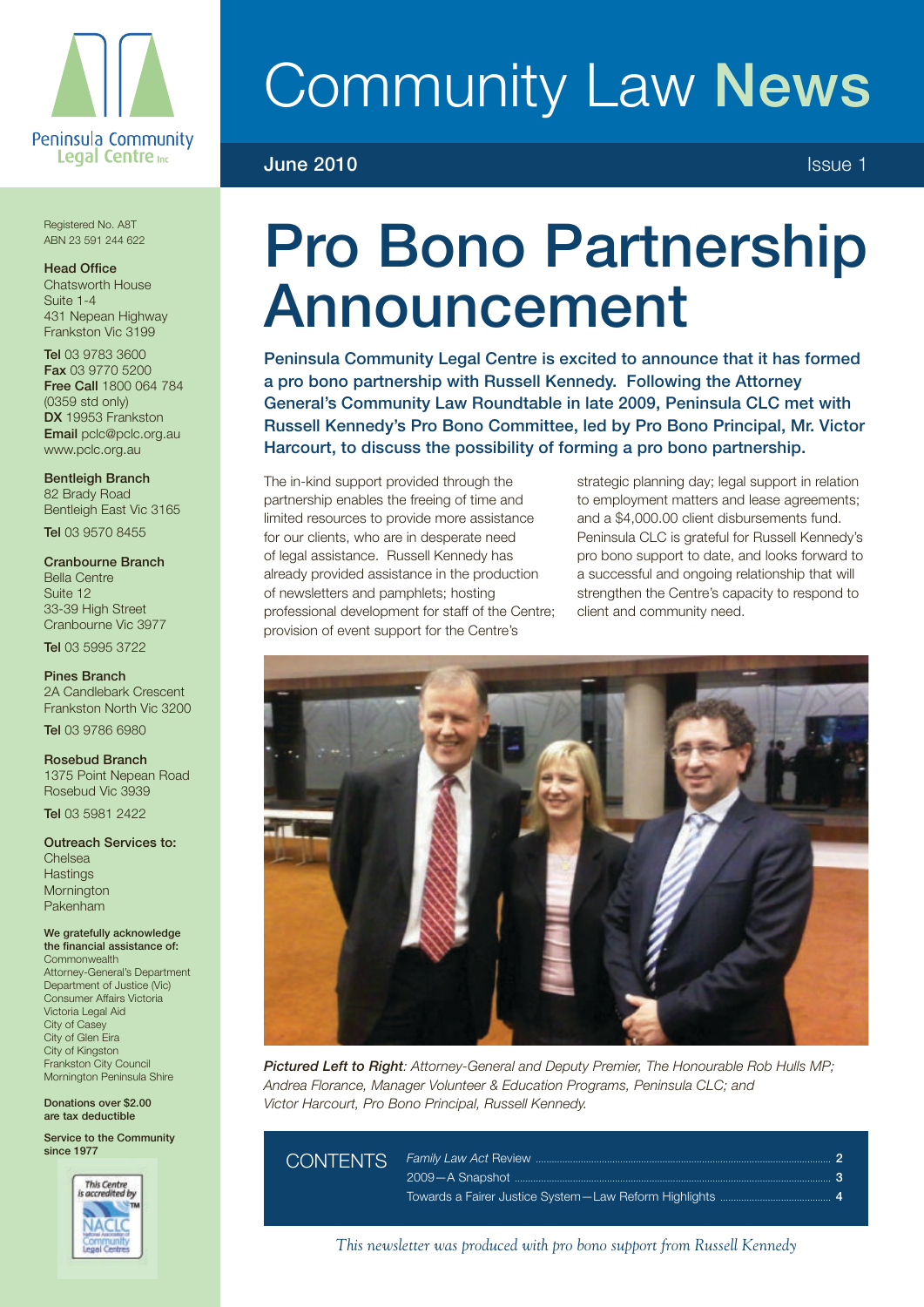### Case Study

Client X sought paternity testing in respect of her child with assistance from Peninsula CLC's Child Support Program. The paternity testing identified the father of the child, but Client X is struggling to maintain the basic costs of living on a Centrelink payment and could not afford to pay for a new birth certificate. With Russell Kennedy's pro bono support, Peninsula CLC has been able to pay the \$60.60 for the child to have a new birth certificate with both parents' names recorded – essential to the child's sense of identity, as well as helping protect any future inheritance rights.

## *Family Law Act* Review

The Attorney-General, the Honourable Robert McClelland, sought a review of the *Family Law Act* in 2009, following suggestions that the current legislation places women and children at risk of family violence. Three major reports on the family law system have since been released – The Chisholm Report; Australian Institute of Family Studies Report and the Family Law Council Report.

The report by former Family Court Judge, the Honourable Richard Chisholm, recommends changes to the legislation to better protect children and parents in violent situations. It also recommends shifting the emphasis from shared care, to making this one of many options open for consideration by judges in making Orders concerning children. Chisholm proposes to repair the shared parenting provisions, through breaking the link between parental responsibility and care arrangements and not privileging any type of parenting. Further, the proposal seeks to remove "equal shared parental responsibility" entirely and remove "additional" from the factors considered in ascertaining the child's best interests, making each of the factors of equal importance.

The Chisholm report seeks to make it less problematic for parties to raise issues of violence. He sees the inclusion of costs provisions for those making false allegations, as "the system [being] suspicious of those who allege violence". According to Chisholm, more than 70% of separating families whose matters proceed to trial report family violence.

Chisholm also recommends the inclusion of additional factors in determining risks to children, which will be given equal weight in consideration by Judges. At present the *Family Law Act* recognizes the risk of impacts of direct or indirect violence or abuse to children, however Chisholm argues that in addition, other risks of trauma - for example depressed and/or suicidal parent - should be considered as should risks that the child's

developmental needs will not be met.

The Australian Institute of Family Studies Report (AIFS) and Family Law Council reports concluded that the current wording of the Act had led to a misconception about shared care being a right. Shared parental responsibility in making decisions about children, is an entirely different matter to shared care. Whilst the AIFS report did not make specific recommendations, the approach of the Family Law Council ties in with the AIFS Report findings, recommending better education of the public about areas of the Act where misunderstandings and misconceptions have been identified.

All of the current reports demonstrate that the system is not adequate or addressing a sizeable minority of separating parents involved in situations of domestic violence – approximately 20%. They provide an excellent basis for improving a system which, although it has many positive features, is also continuing to fail a significant and vulnerable minority. At present, the Federal Government has indicated that it will support a public education campaign to address many of the issues raised by the Reports.

Family law issues affect around half of the clients assisted by Peninsula CLC. In additional to its general legal services, the Centre operates a Family Law Program, including duty lawyer services at the Dandenong Family Law Courts.



*Peninsula Community Legal Centre is an independent, not-for-profit organisation that has been providing free legal services to Melbourne's south-eastern communities for more than 30 years.*

*The Centre helps people use the law to protect and advance their rights, offering free advice on most legal issues. Ongoing assistance is targeted to assist clients who are experiencing disadvantage. In addition to its general services, the Centre operates Family Law, Child Support, Family Violence, Tenant and Consumer Advocacy Programs.*

*Community legal education, special projects and participation in law reform are also important aspects of the Centre's work.*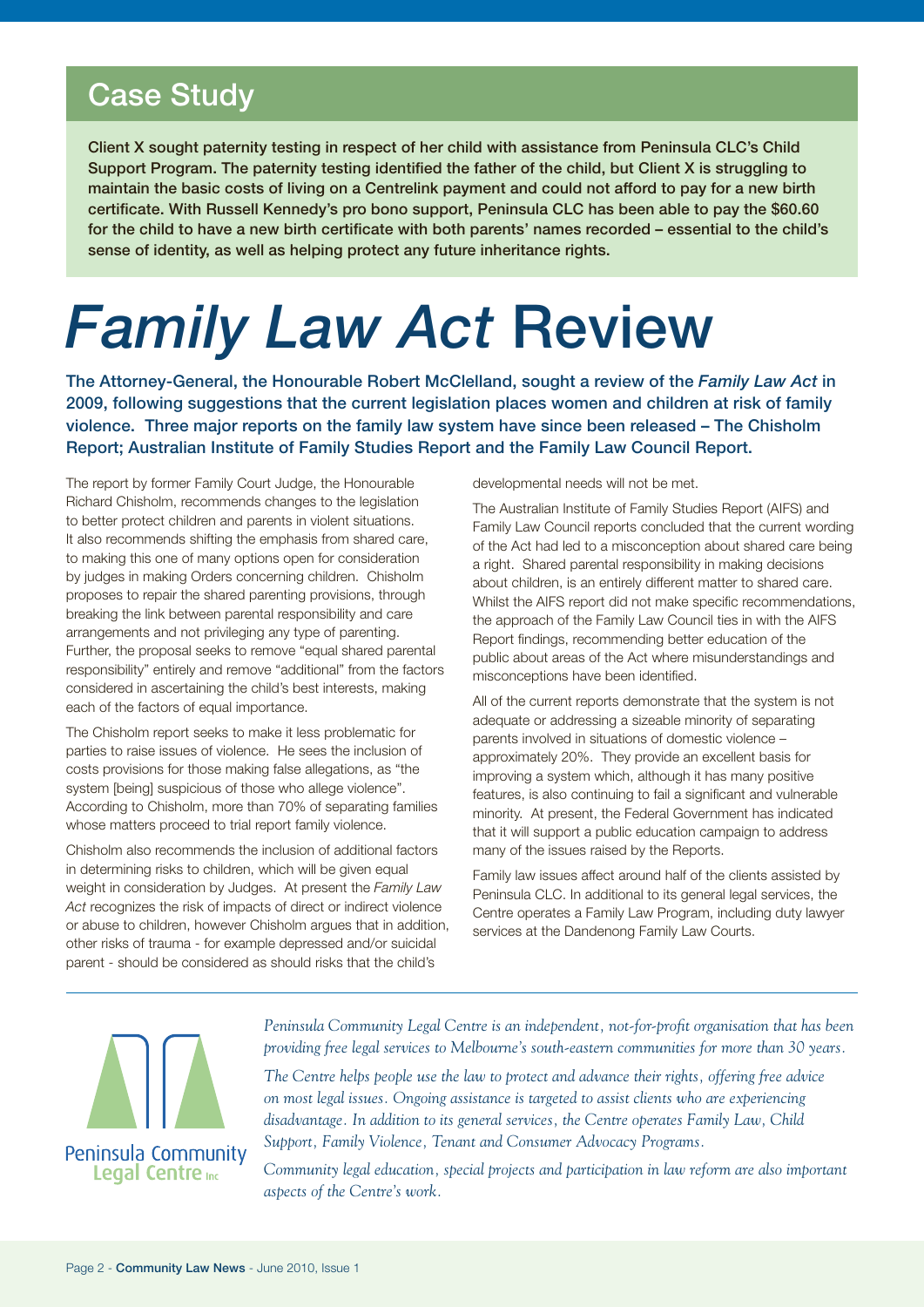## 2009—A Snapshot

Peninsula CLC consistently responds to community need, offering legal support when and where required. The Centre offers services through outreaches in geographically isolated areas and provides community legal education across its large catchment, which includes the municipalities of Glen Eira, Kingston, Frankston, Casey, Cardinia and Mornington Peninsula.

The need for free legal assistance continues to be high, with an increase in service provision in 2009. These statistics demonstrate the vital services provided by Peninsula CLC and highlight the many vulnerable clients who might otherwise have been unable to obtain legal assistance.





Peninsula CLC is committed to meeting the needs of the community and is always striving to engage migrant communities within our catchment, as evident through our involvement in the Community Car Connections: Frankston Newly Arrived Driving Program in partnership with a range of organisations, which assists newly arrived migrant and refugee communities to obtain the necessary skills and knowledge to obtain their Learner's Permit and ultimately their Driver's Licence, so that they can participate more fully in Australian life.

The most required area of law in 2009 was family law, including an extensive child support and family violence response, demonstrating the importance of duty lawyer services provided by Peninsula CLC at both the Frankston Magistrates' Court and the Federal Magistrates' Court at Dandenong.



These diagrams represent only a sample of the statistics for 2009, which demonstrate the work of Peninsula CLC. Peninsula CLC thanks the many volunteers, supporters and dedicated staff who make it possible to provide this level of service to the community.

*Peninsula Community Legal Centre is running a series of Civil Claims Workshops to assist consumers to prepare for and self-represent at a VCAT hearing. For more information on these workshops, please contact our Head Office.*